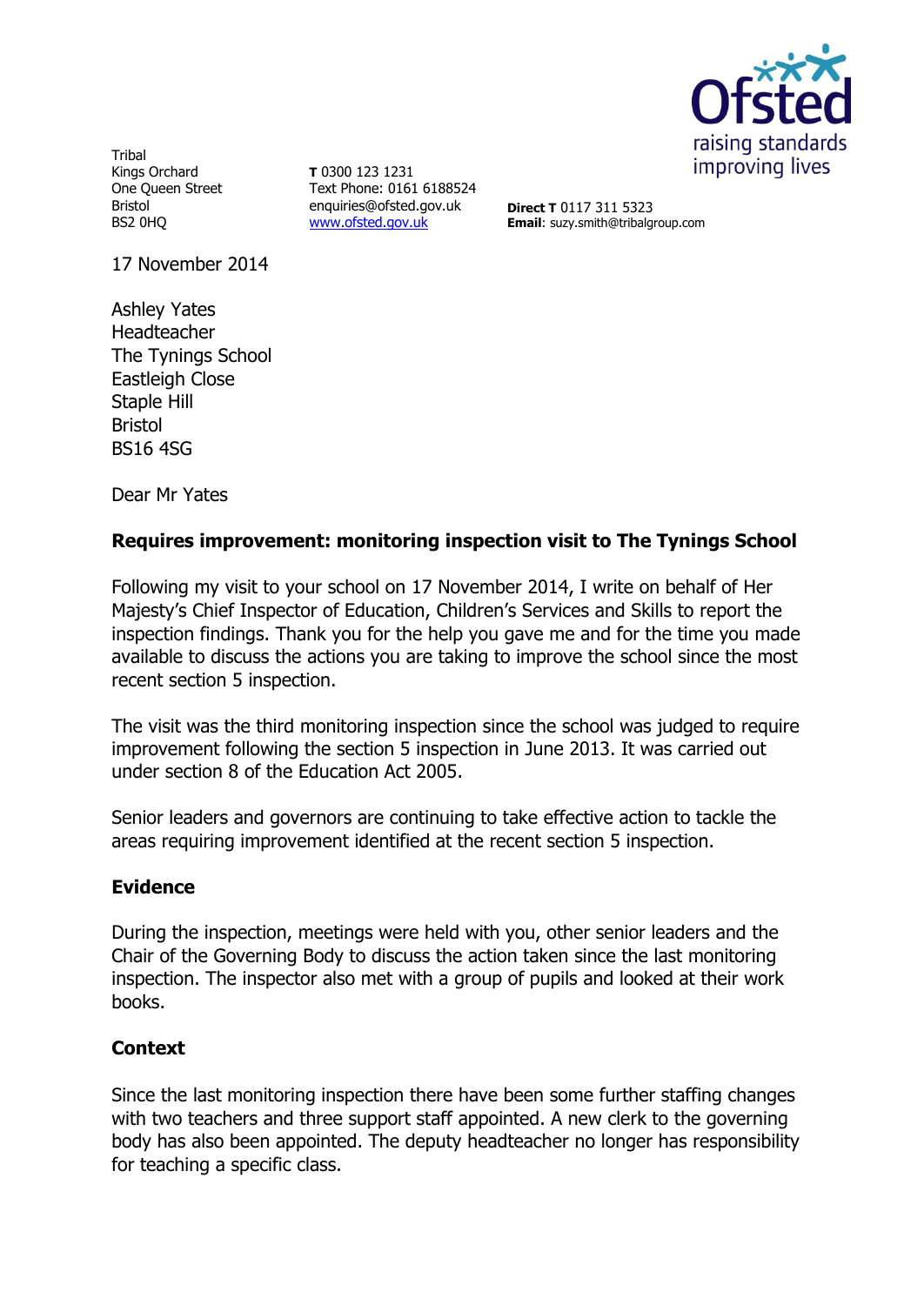

The major building work at the school has been completed to provide additional classroom accommodation and office space. The school has also opened an afterschool club to supplement the school's breakfast club.

## **Main findings**

The school has made good progress implementing its improvement plans. Over the summer break the staff worked hard to ensure that the new building was operational, ready for the start of the autumn term.

The 2014 results of the Year 1 phonics assessment are very encouraging with most pupils reaching the standard expected. However, the results show that girls did slightly better than boys.

Results at the end of Key Stage 1 show that pupils' attainment is broadly in line with the national average. These results show that the school's improvement strategies are being successful. There is now a four-year trend of improvement for pupils' attainment at the end of Key Stage 1. Another positive development is that in 2014, the school has significantly increased the proportion of pupils achieving the higher levels, so that the school's results now match the national figures. Again, girls managed to out-perform boys achieving higher results in reading, writing and mathematics.

The 2014 results show that standards are continuing to improve for the Year 6 pupils who completed the Key Stage 2 tests. Pupils' attainment is now broadly in line with the national average, although a small proportion than found nationally pupils managed to reach the higher levels in reading and writing. Pupils with special educational needs performed well and in line with expectations.

The improvement in pupils' achievement is a direct result of the school's efforts to strengthen the quality of teaching. Teachers increasingly plan lessons that enable pupils to practise and refine their skills. There is a strong and appropriate focus on ensuring that the presentation of pupils' work meets the standards expected. The initiatives to improve the quality of pupils' work are being successful, as the work in pupils' books demonstrates.

The introduction of a whole-school marking policy has ensured a common approach that is working well across the different year groups. Pupils' work is checked regularly and teachers highlight areas of strength and identify how work can be improved. Pupils are very clear about the system and respond accordingly, checking their corrections and acting on the teachers' advice. This approach is ensuring that pupils understand how well they are performing and helping them to make progress.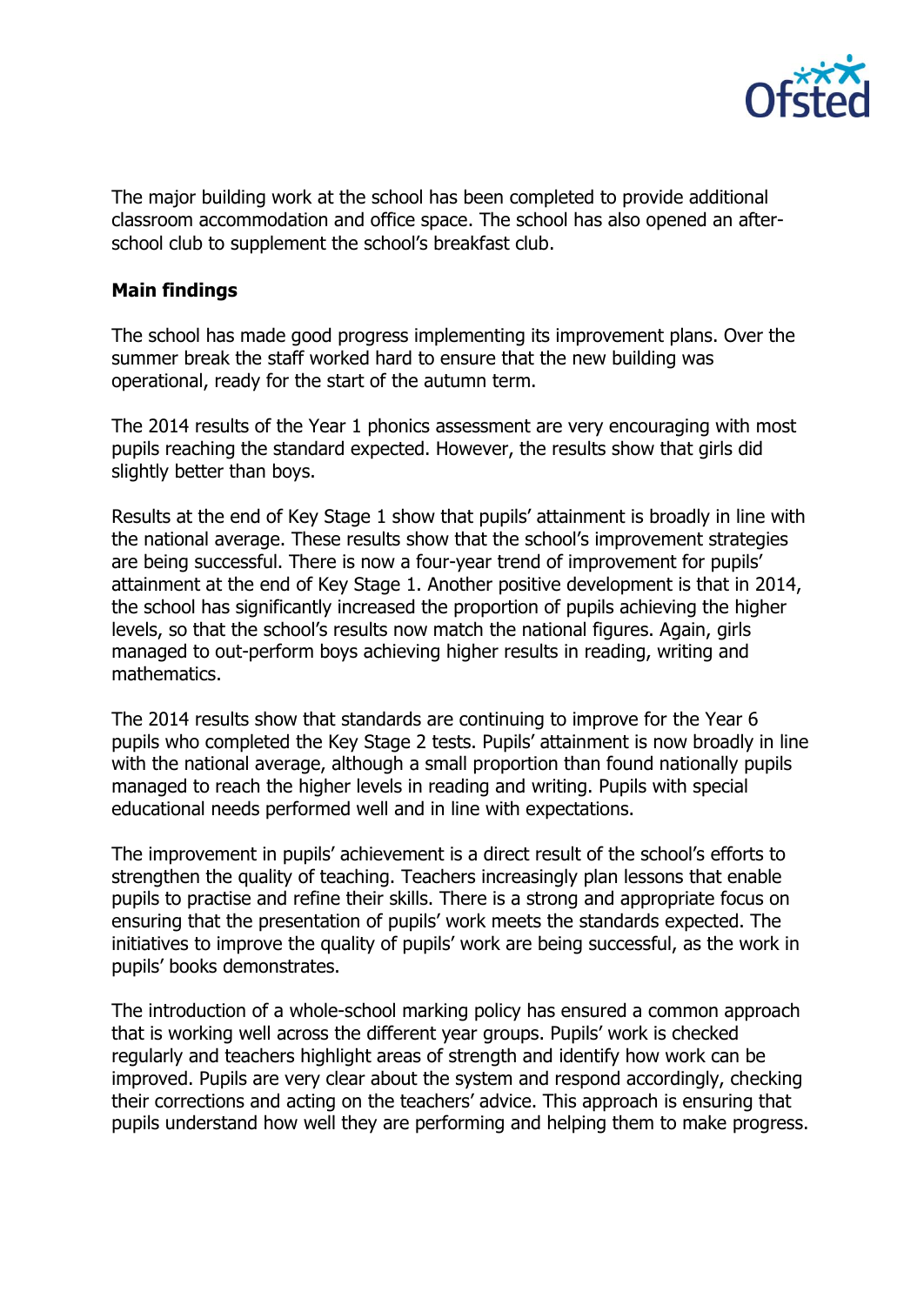

The school's special educational needs coordinator is making a strong contribution to pupils' development. She has a good overview of the progress being made by pupils with special educational needs. Regular review meetings ensure that the additional support provided to this group of pupils is evaluated carefully to determine whether it has helped them to meet their targets.

The decision to take the deputy headteacher out of class has strengthened the school's leadership team. The senior leaders, working with the other members of the leadership team, have created a strong vision for the school's development. Morale across the school is good with all the staff motivated to make a strong contribution to the school's work.

Staff are held to account effectively for their pupils' achievement. Additional support and training are being provided as and when necessary. This approach is a positive move that is helping to improve the quality of teaching and thereby raise pupils' standards.

Senior leaders are providing governors with increasingly detailed information about the school's performance. Governors appreciate the level of detail that they are receiving and comment that they are fully informed about the impact of the school's recent improvement initiatives.

The governing body is continuing to provide training to individual members, so that they are enabled to take on additional responsibilities. Members of the governing body are working closely with the school's senior leaders to ensure that the performance of different groups of pupils is being monitored closely. The governors' long-term plan for the school is well founded and includes extending the school's development plan and planning ahead for a new Chair of the Governing Body.

Ofsted may carry out further visits and, where necessary, provide further support and challenge to the school until its next section 5 inspection.

# **External support**

The school has received appropriately focused support from the local authority. Recently, this has included training events that focused successfully on increasing the governing body's knowledge and understanding of government led initiatives.

Local authority advisers have also worked closely with the school's literacy and numeracy lead teachers to introduce specific teaching strategies, for example developing pupils' calculation skills. This approach has helped ensure that teachers are confident to teach the school's preferred strategies. As a result, pupils' mathematics results have improved across the school.